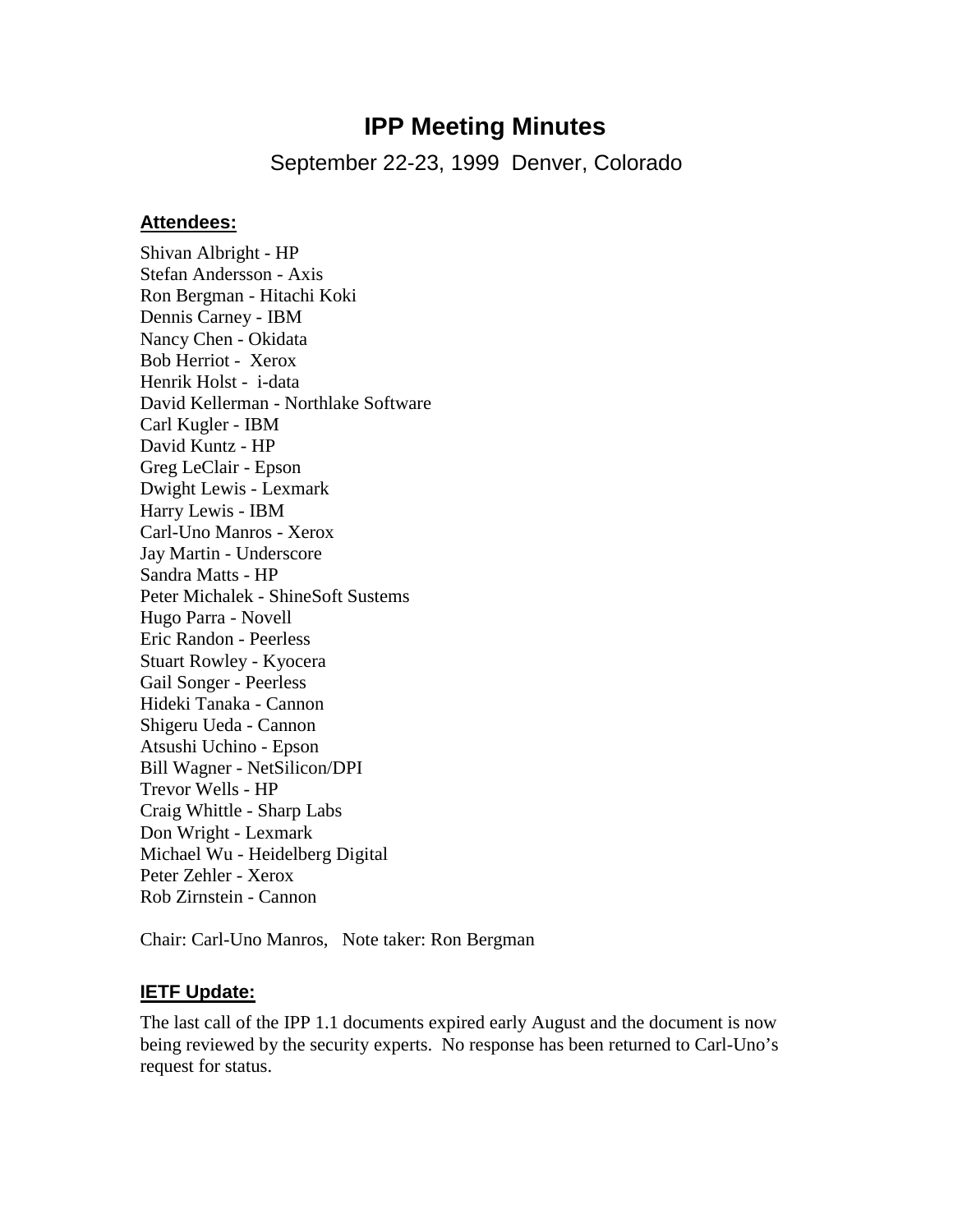### **JINI Print API Activity:**

The JINI APIs are based upon the IPP model and there have been four unique APIs proposed. Rather than try to pick one of the proposals, it was decided to work on the problems that were uncovered during the development of each. There has been a general agreement to incorporate Windows type drivers in the printing systems. There is also an issue as to how much type checking should be included in the API. Extensive job checking can have a considerable negative impact on the amount of code that needs to written for a gateway and also limits the extensibility of the code.

### **'printer-state-reasons' suffix:**

The default suffix of "error" is not applicable with the printer-state-reason of "none", as outlined by Carl Kugler. Tom Hastings has proposed two alternatives. The first adds a specific default associated with each printer-state-reason that is specifically define in the specification. The second alternative states that the absence of a suffix is implementation dependent and ambiguous and the suffix must be included to remove the ambiguity. Carl Kugler proposed a third alternative that exempts "none" from having a default suffix or requiring any suffix. This third alternative seemed to be the most acceptable to the group. Carl will send a formal proposal to the mailing list to see if anyone has any objections to this proposal.

### **Version 1.1 Implementer's Guide:**

Henrik reviewed the changes that were made to the document since the last issue. The word version of the document provides many useful reference tables and flow charts, but these will be difficult to include in the text version of the RFC.

Carl Kugler suggested that an example be added that shows that the *ipp* scheme and the *http* scheme are interchangeable if port 631 is included with an *http* scheme. Carl also suggested that all the possible URL matching algorithms be included in one place in the document. URLs can be extensively modified by a proxy and including all the possible variations with a string match is not a good design. After much discussion it was agreed that the Printer URI should not be used for any validation of the packet. The text in the model document is intended to convey the fact that the URI must be valid for the request to reach the printer. If the request has found its way to the printer, the URI should not require validation. Henrik will revise the document to reflect this agreement.

A statement will also be added to the document that it is applicable to IPP 1.0 as well as 1.1.

### **Notifications:**

IPP Event Notification Specification - Alternative:

Bob Herriot reviewed the differences between the previous specification and this version. The primary change is to have per-job subscriptions use the same model as the per-printer subscriptions.

Hugo suggested that job subscriptions with a create-job operation be mandated, and that the operation create-subscription for jobs be optional. It was further proposed that the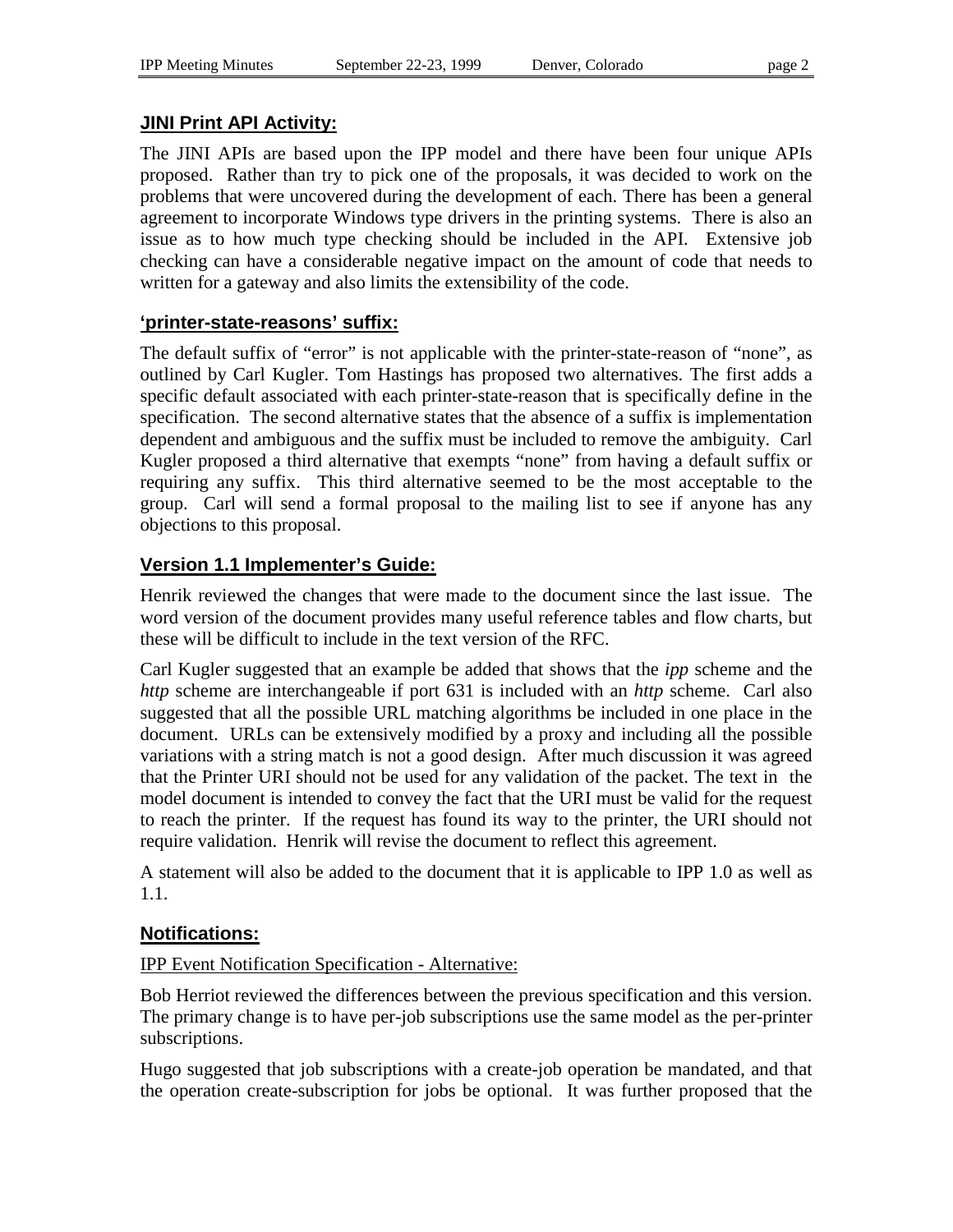create-subscription operation be split into a create-printer-subscription and create-jobsubscription and the second be optional.

Issue 1: Postponed. A mandatory notification transport will be decided at a later date.

Issue 2 / 3: A chaotic discussion resulted in several proposed solutions. The agreed solution is to require all transports to support machine readable (application/ipp) and also provide an indication if human readable text is available. Human readable text can include plain text, HTML text, etc. For those transports that can return human readable text, then that option can be selected. MIME types will be used to define the text formats available. A new optional attribute will be defined to provide this information.

Issue 4: Agreed to change the names to notify-charset and notify-natural-language instead of the names that were proposed in the issue description.

Issue 5 / 5a: The proposal presented in the document was rejected. An error or warning message could be returned if the subscription cannot be accepted. Another proposal was made to add a new notification-fidelity attribute.

Issue 6 , 7, and 8: Agreed to change as presented.

Issue 9: Agreed that job-id is not necessary and that there is no real need to get all job subscriptions.

Issue 10: After a long discussion on the need for "collections", it was agreed to keep the concept of collections in the Notification Specification and not make the changes proposed by Ira. The vote to keep collections was 11 to 0 with 6 abstentions.

Issue 11: Rejected, no change.

Issue 12: No decision at this time.

Issue 13: Yes, agreed to incorporate the change.

Issue 14: It was argued that job-state-reasons is useful in a job-progress event. It was agreed to keep both job-state and job-state-reasons.

New issue 1: There may be a desire to know the number of pages, sheets, etc completed at the end of the job and these attributes should be returned in job-completed notification. It was agreed to change job-impressions-completed and job-sheets-completed from optional to required for both job-progress and job-completed notification types.

New Issue 2: A request to add total impressions to job progress so the application can build a "gas gauge" to show job progress. Dennis Carney (IBM) will submit a formal proposal to be reviewed.

New Issue 3: It was agreed to change subscriber-user-name (number 14 in table 4) to optional under the column "all others".

### HTTP Based Notification Protocol:

Hugo presented the first draft of his proposal for Notifications over HTTP.

There is some concern regarding the terminology used in the document. The terminology should be identical to that used in the IPP Event Notification Specification.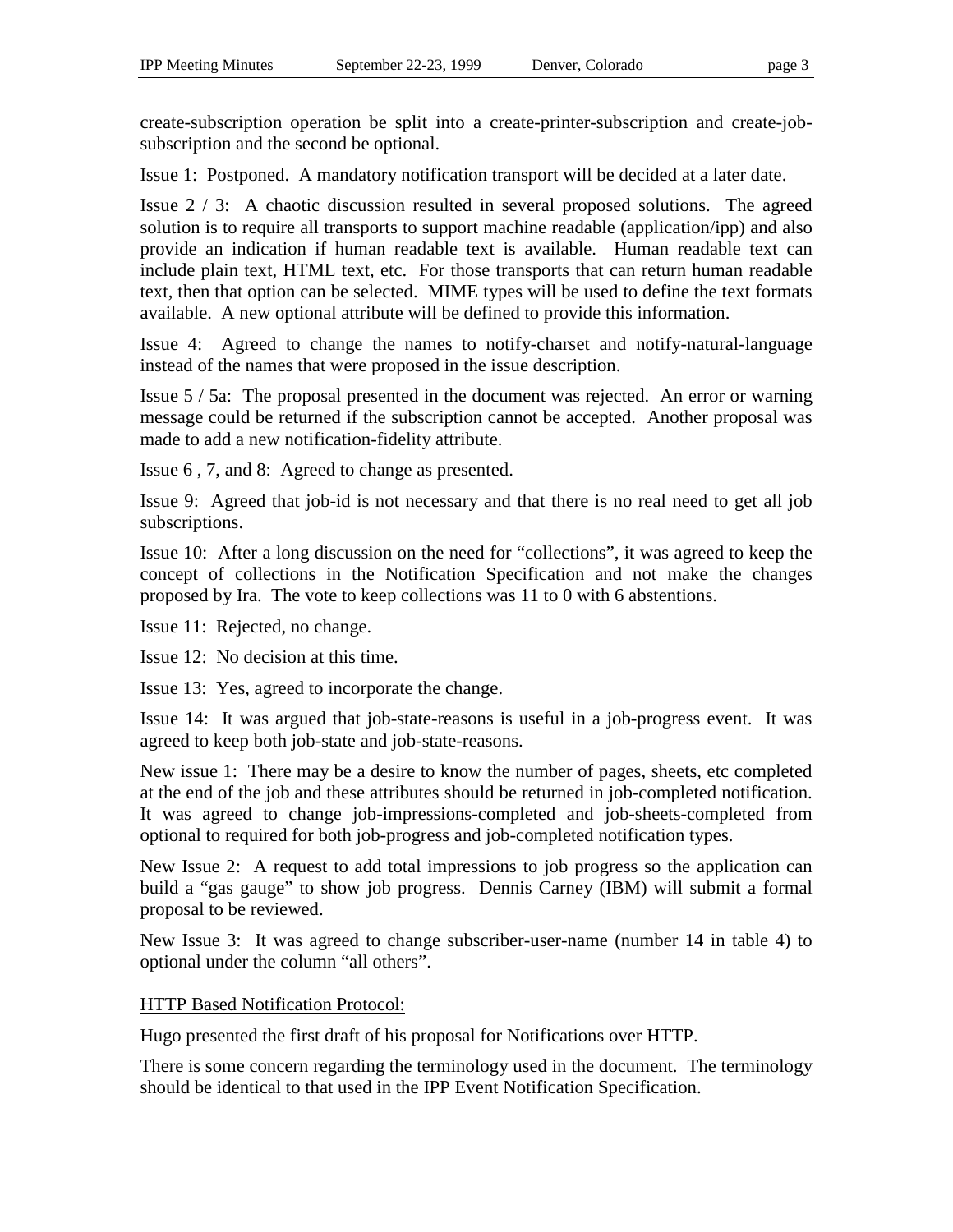The problem with the use of the HTTP transport across firewalls was discussed. Hugo presented two scenarios, the first with only a notification recipient and the second with notification server that would serve multiple notification recipients. The notification server would reside behind the firewall with the notification recipients. (This is similar to the configuration currently in NetWare.) After a short discussion it was concluded that more work is required on this topic.

There are two options presented in the document for the presentation of the actual notification. The first uses two new IPP attributes that define 1) the machine readable part with the value as a collection and 2) the human readable part. The second option simply uses the presently defined attributes in the IPP Event Notification Specification with the addition of a new attribute for the human readable text (human-readable-report).

The use of a new scheme was debated. There was no agreement that a new scheme will be necessary.

### **Other Documents:**

#### IPP Job Progress Attributes:

A quick review of the document was performed with the following agreements: Continue to use enums instead of keywords and use the IPP out-of-bound 'unknown' instead of –2.

#### IPP Set 2 Operations:

Harry Lewis provided an introduction and overview of the document and a justification for the need of these additions.

Issue 1: The concept of a 'when-values-supported' was rejected. The printer will do the best it can to support the request.

Issue 2: The decision was to remove the queries for settable attributes. To determine if an attribute can be set, just try to set it. A new error code will be added to indicate an attribute is 'not-settable'.

Issue 3: After a long and convoluted discussion, it was agreed to include the new attribute 'printer-controls-other-protocols'. The text will also clarify that this applies to both the printer as well as jobs.

Issue 4: It was agreed that some administrative functions should be added to IPP and that conflicts among management applications and methods will occur. There seems to be no easy way to prevent thimethod 22.nt thire-settabl (schethod 22.nt TJ0 -1C.6(a)-6.5(s pMr6eAc (raoducti (e)-2.